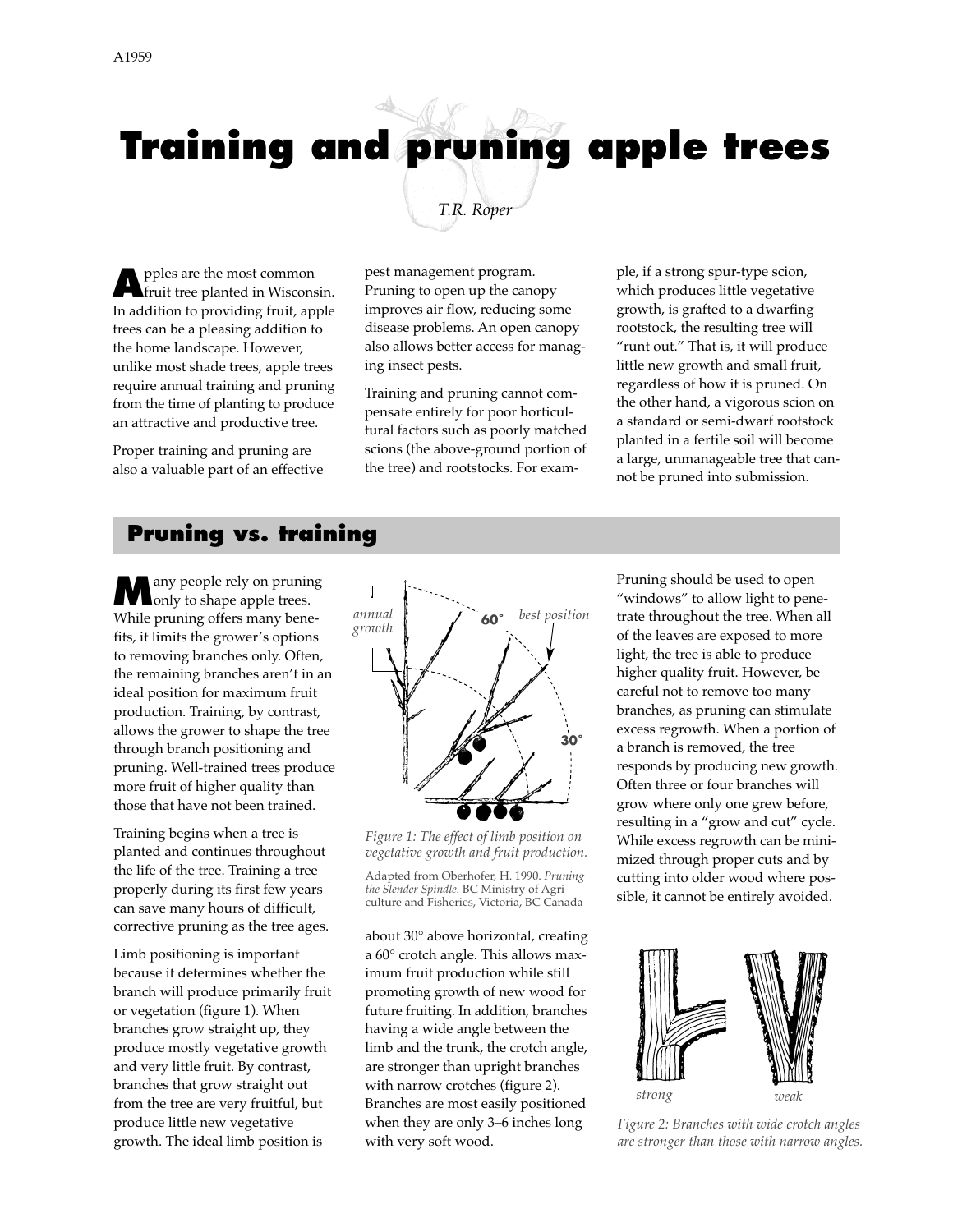#### **Limb positioning techniques**



*Figure 3: Toothpick and clothespin spreaders.*







**Spreading** This technique uses objects such as toothpicks, clothespins, or short sticks to push branches towards a horizontal position. For very young trees or for young succulent growth in older trees round wooden toothpicks or spring-type clothespins work well (figure 3). Insert spreaders in mid- to late June, when young branches are 3–6 inches long. If using toothpicks, gently push them into the soft bark of the limb and trunk to hold them in place. For clothespins, place the gripping end on the trunk and push the open side against the small limb to force it towards horizontal.

For older trees and branches, you can use wooden, metal, or plastic spreaders to push branches into position. Wooden spreaders (figure 4) can be made or purchased in any length needed. To make a wooden spreader, notch the ends or, for larger stock, drive small nails into each end of the spreader then cut off the heads of the nails using heavy pliers to create a sharp surface that will hold in the tender bark.

*Figure 4: Wooden spreader. Figure 5: Various methods of tying and weighting.*

**Tying** Many techniques and numerous materials can be used to tie branches. Tie the branch in place using twine, string, fiberglass tape, long rubber bands, or other material (figure 5). Take care to not tie material tightly around branches. Tying can also be used to support weak branches that are unable to support the weight of developing fruit. Black electrical tape or fiberglass tape can be wrapped a couple of times around a branch and then pulled up or down and fastened to the trunk or stake to the correct position. Long rubber bands can be used for training fruit trees. Rubber bands rot away after a few weeks so it is not necessary to remove them. The best time to use rubber bands is in late June when young branches are at least 8 inches long. If used before this period, they may damage the branches or rot before enough wood has formed to hold the branch in place.

*Figure 6: Positioning weight on branch.*

**Weighting** Weights can be used to pull limbs into place (figure 6). Any heavy material can serve as a weight. You can make your own weights by filling paper cups with concrete and placing a hoop of wire into the wet cement. Then use a clothespin to clip the weight to the branch. You can vary the weights by using larger or smaller cups or by filling the cups with different amounts of cement. An alternative is to attach stones to clothespins using construction adhesive.

The position of the limb is adjusted by the location of the weight on the limb. You may need to experiment with placement to position the limb correctly. Placing the weight farther away from the trunk pulls the limb down more, but it also creates more arc. Avoid placing the weight so far from the trunk that the branch bends down in an arc; too much bend may mean the crotch angle is narrower than you'd intended. Weights provide a constant pull, so be sure to examine them periodically and adjust them when needed to maintain the correct position.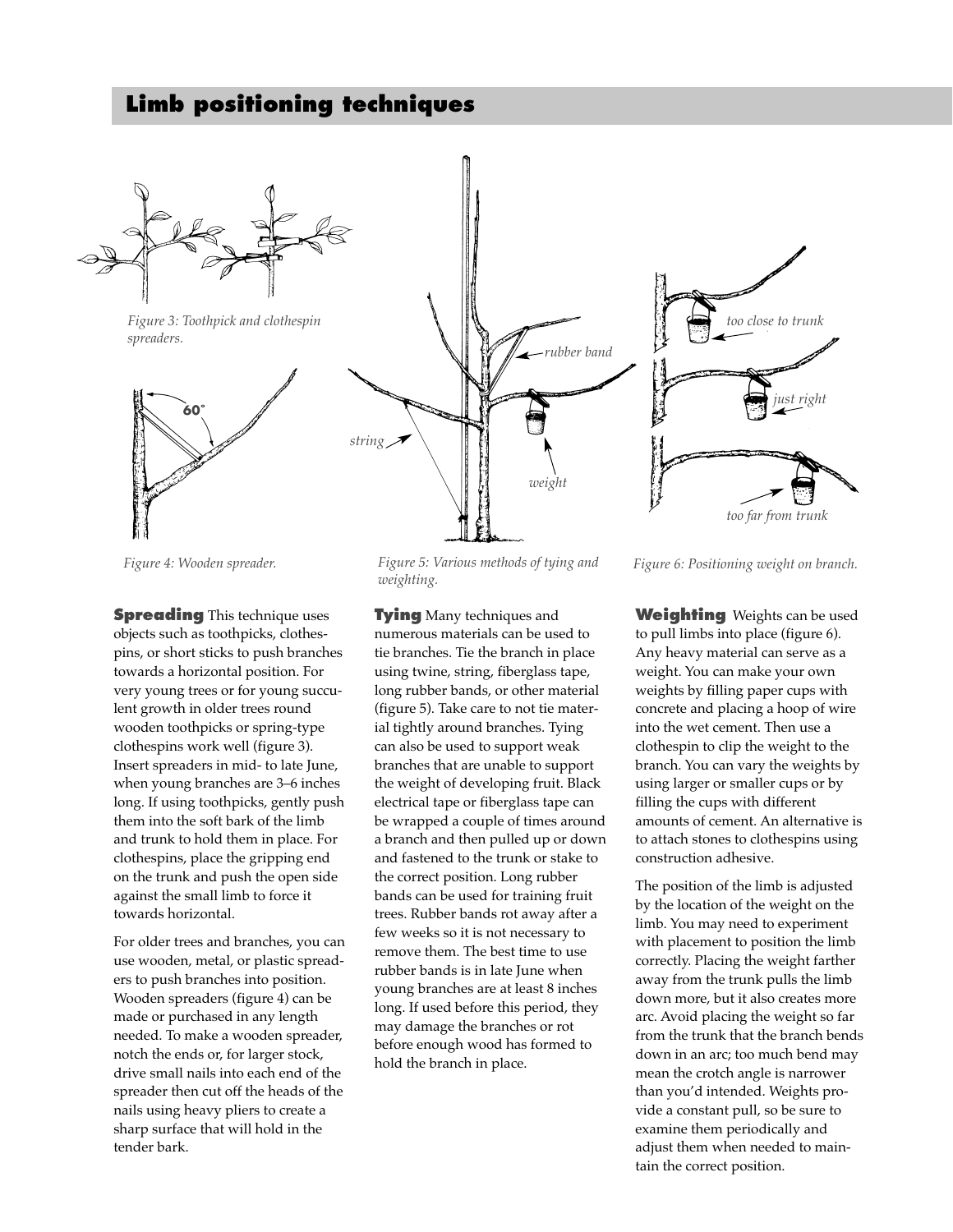### **Timing for limb positioning**

**The best time to position younger branches is in June or when they are 3–6 inches long. Positioning older branches is less time dependent. Most growers position branches when they dormant prune, others position limbs in late spring to early summer. Limbs positioned towards horizontal in spring to very early summer will initiate flower buds for the following year, not the current year. Weak branches that are hanging from the weight of fruit should be tied up as early as possible.**



#### **Training young trees**

**The objective in training a young tree** is to develop a structure that will provide a strong framework to support fruit production. The top of the tree should be smaller and narrower than the bottom of the tree. This shape prevents the top of the tree from shading the bottom of the tree. The central leader system (illustrated above) produces a vertical central leader or main stem and strong, properly spaced scaffold limbs. This system is easy to prune and provides optimum production potential.

Over the years, you will train two to three tiers of scaffold branches. These branches will form the central framework of the tree and should grow at a wide angle from the leader.

#### **At planting** If you plant an

unbranched whip tree, cut off the top leaving the tree 30–45 inches tall. Side branches will grow from the whip the first year. New branches will grow just below this cut. You control the location (height) of the new limbs by the height of the cut. If you've purchased branched trees, remove only limbs that are broken, damaged, poorly positioned, or that are too low on the trunk.

**Year 1** During the first summer, choose four or five good branches for the lowest tier of scaffolds. The lowest scaffold limb should be at least 24 inches above ground and can be as high as 36 inches in a landscape where flowers or bushes under the trees are desired. Limbs growing closer to the ground make it difficult to work around the tree. Select well-spaced branches growing within about 18 inches of the lowest branch that are growing neither exactly opposite nor directly above one another. For the first dormant pruning in late spring, remove weak or poorly positioned limbs that will not become scaffolds.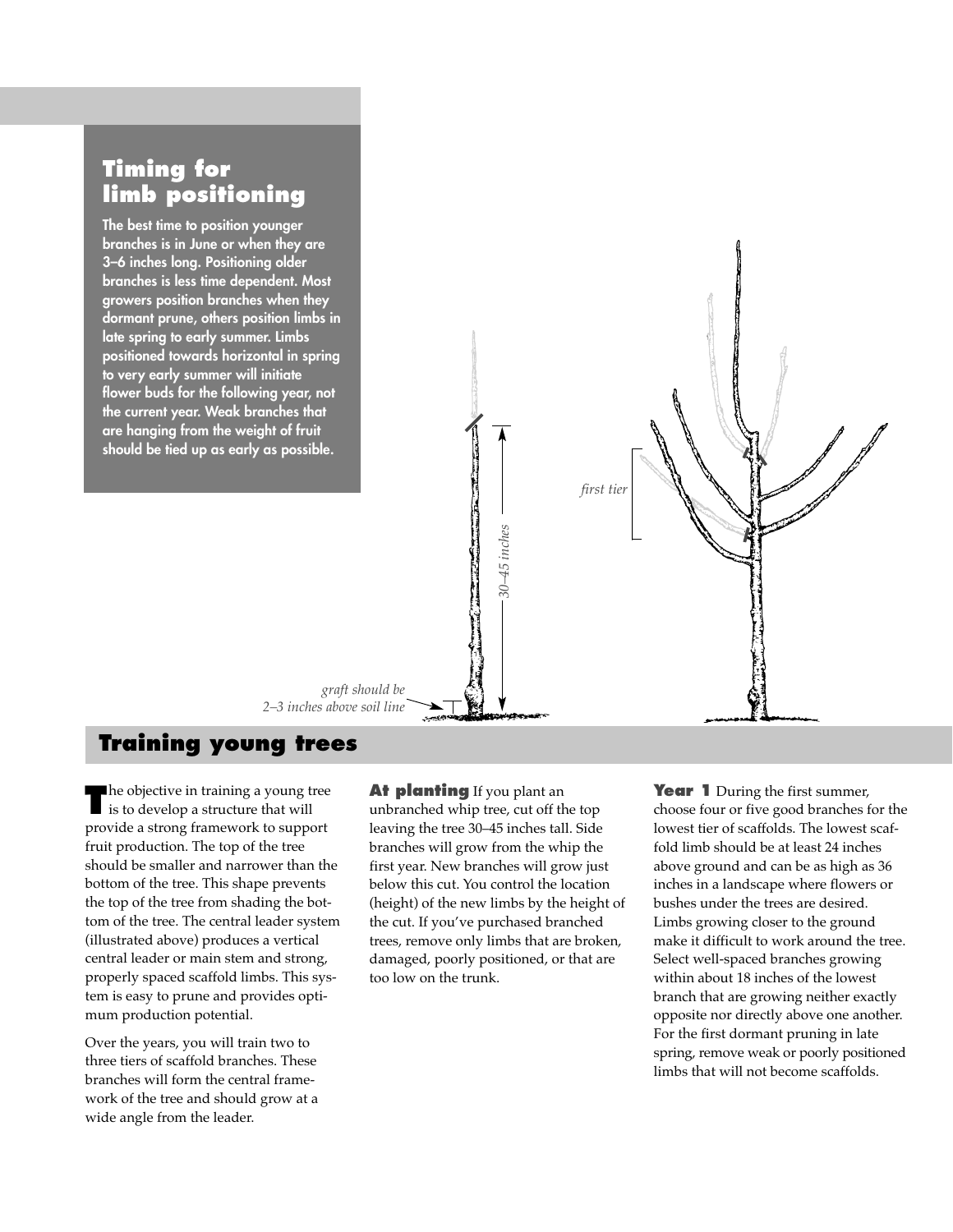

Years 2–3 After two or three years, select a second tier of scaffold limbs. Again, choose or create branches with wide crotch angles. The lowest branch of the second tier should be at least 24 inches above the top branch of the lower tier. This 24-inch gap allows light to penetrate into the canopy and to strike the lower tier of branches. The upper branches must be kept shorter than the lower branches to keep them from being shaded. This will create a "Christmas tree" shape. For dwarf trees, two tiers will be sufficient; for semi-dwarf trees, repeat the process to create a third set of scaffolds near the top of the tree.

**Yearly maintenance** The central leader must remain the tallest part of the tree. The highest point in the tree is dominant and most vigorous. If a side branch is becoming nearly as tall as the

leader, bend it lower (see limb positioning) or prune it back into 2 year-old or older wood.

Once the central leader reaches the height you want (usually 8–10 feet high for dwarf or 12–16 feet high for semi-dwarf) you can

adjust the vigor in one of two ways. Take the top, supple part of the leader, bend it in an arc and tie it to the support post or the stronger part of the tree. As new branches begin to grow on the arc, remove the ties and allow the leader to return to the vertical position. Alternatively, cut off the leader just above a weak side branch. Both tech-

niques reduce the vigor of the top of the central leader. To maintain the tree height, follow one of these techniques every year for the life of the tree.

Remove all dead and broken branches annually, as well as suckers, water sprouts, and branches forming narrow angles. By the fifth year, trees should be well established with two tiers of scaffolds. Spurs should be developing throughout the tree to provide annual fruiting.

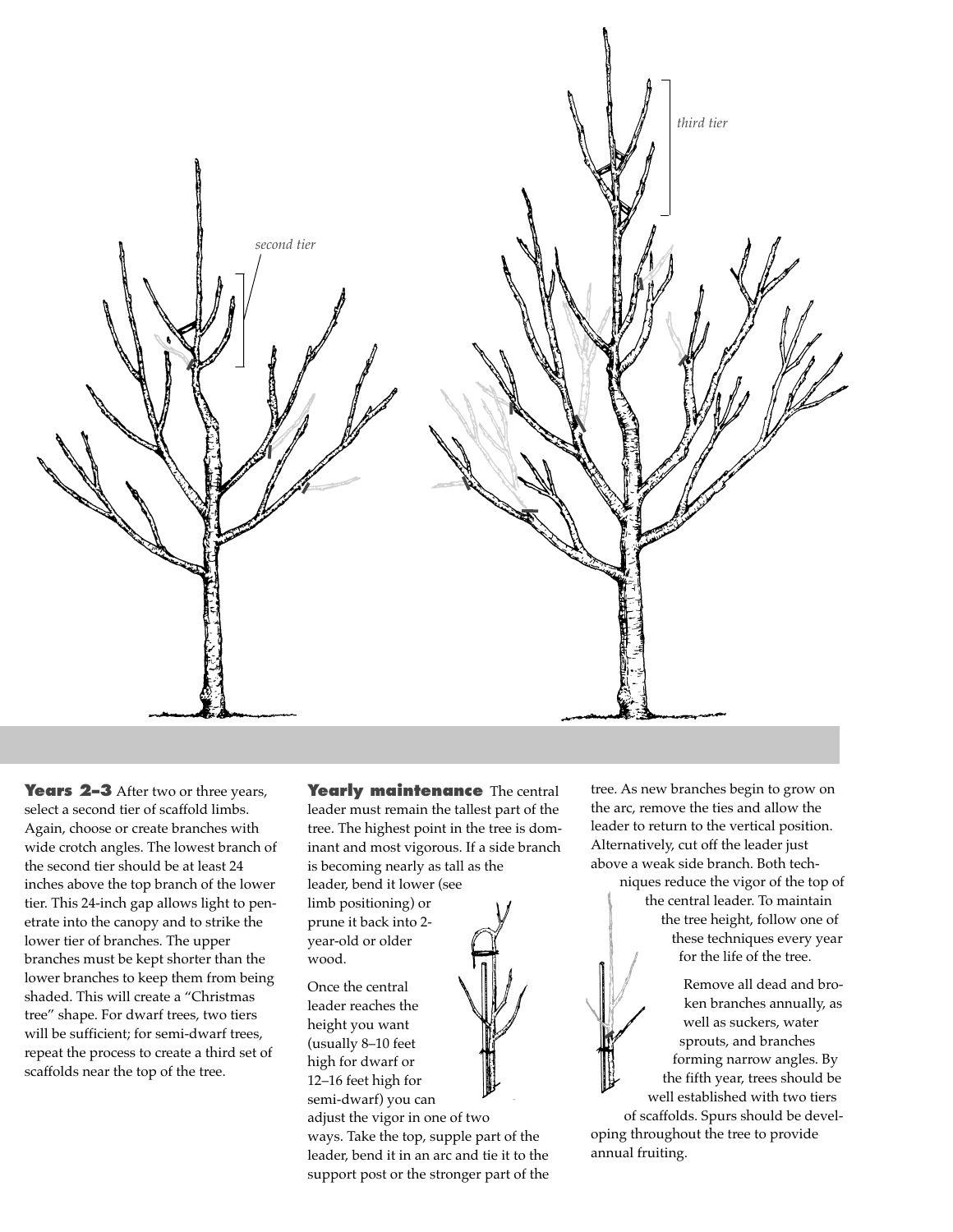#### **Pruning bearing trees**

**The objective of pruning bearing**<br>trees is to maintain maximum production of high-quality fruit on a continuing basis. Properly trained trees require little pruning but must still be pruned annually. Limit pruning of bearing apple trees to removal of weak, unproductive branches to improve light penetration and distribution, reduce tree height, and improve spray coverage.

As trees grow older, you may need to make more thinning cuts. Don't let the upper branches grow longer than the lower branches. Long upper branches shade lower branches and reduce productivity. If necessary, prune upper branches into 2-year-old or older wood to keep them shorter than lower branches. Thin out weak, unproductive branches, and keep the tree "open" for good light penetration. In the top of the tree, branches can be cut back to the trunk leaving a short stub (about  $\frac{1}{2}$  inch long) on the bottom of the cut (figure 7). A new branch will often grow from the base of the stub.

If an older tree is too tall for convenient spraying and harvesting, more drastic steps must be taken. To lower the height of a tree, completely remove one or two of the tallest growing limbs. Make the cut where the limb joins the trunk. When you prune drastically, you must greatly reduce other pruning in the tree that year. Over-pruning will stimulate too much growth and lower fruit production. Spread out extensive renovation pruning over 2–3 years.

Trees that have not been managed or pruned for several years are generally not reclaimable. The large cuts that are required to allow light and air into the canopy will produce much vegetative vigor that will require even more pruning, creating a vicious cycle. You will be better off to remove the old trees and replace them with young trees on dwarfing rootstocks.



#### **Pruning procedure**

**To prune efficiently, follow these steps:**

**Cut off water sprouts growing on the trunk and scaffold limbs. Occasionally, a water sprout may be left to fill in an open area.**

**Remove broken and diseased branches.**

**Remove the weakest of crossing or closely growing parallel limbs.**

**Remove all limbs or spurs growing downwards.**

**If the tree needs more branch thinning, remove weak, spindly branches first. Remove dense or long growth from the upper portions of the tree which shade lower limbs. Limbs growing within arm's reach are easier to harvest and spray.**

**Remember these tips when pruning:**

**Light is required for quality fruit.**

**Prune during the dormant period, late winter or early spring. March and April are best.**

**Use tools made specifically for pruning and keep them sharp and clean.**

**Make all cuts smooth and close. Leave the collar but not a stub (except for branch renewal).**

**On cultivars that bear heaviest on alternate years, do heavy pruning just before the bearing season.**